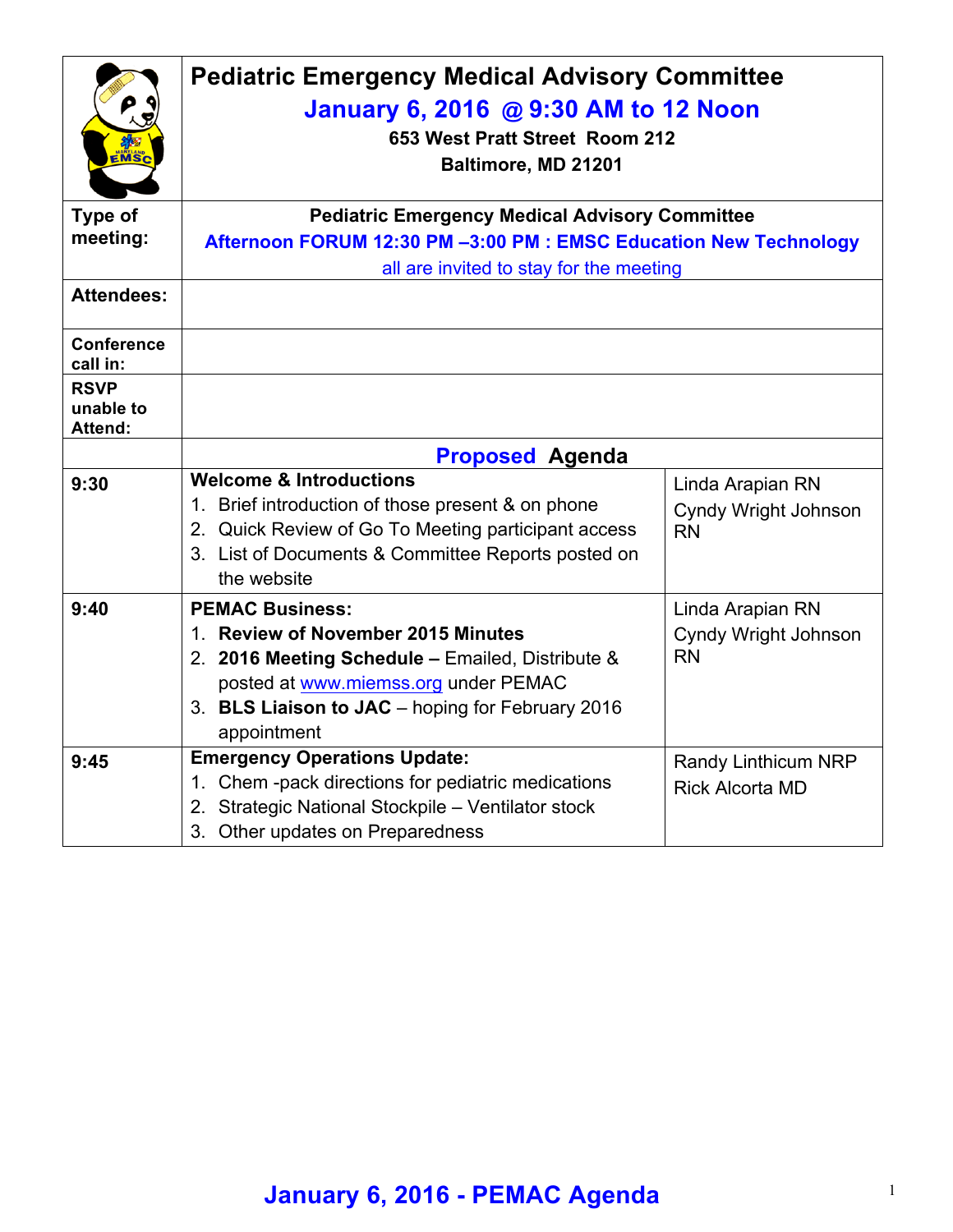| 10:00 | <b>PEMAC Protocol Work for 2016:</b>                                                                                                                                                                                                                                                                                                                                                                                                                                                                             | Allen Walker MD                   |
|-------|------------------------------------------------------------------------------------------------------------------------------------------------------------------------------------------------------------------------------------------------------------------------------------------------------------------------------------------------------------------------------------------------------------------------------------------------------------------------------------------------------------------|-----------------------------------|
|       | 1. 2016 Protocol Rollout training:                                                                                                                                                                                                                                                                                                                                                                                                                                                                               |                                   |
|       | a. DVD - taping is underway                                                                                                                                                                                                                                                                                                                                                                                                                                                                                      |                                   |
|       | b. Separate hospital DVD will be built from EMS                                                                                                                                                                                                                                                                                                                                                                                                                                                                  |                                   |
|       | version                                                                                                                                                                                                                                                                                                                                                                                                                                                                                                          |                                   |
|       | c. Considerations for Laminated Reference                                                                                                                                                                                                                                                                                                                                                                                                                                                                        |                                   |
|       | updates: Sepsis, Newly Born, Other                                                                                                                                                                                                                                                                                                                                                                                                                                                                               |                                   |
|       | 2. Protocol Review Committee - November Meeting:<br>a. 2015 AHA changes incorporated into 2016<br>b. Reformatting & sequencing of protocol pages<br>c. PILOT-Stroke cases involving online<br>neurology consult with family for Sinai and<br><b>Baltimore City</b><br>d. PILOT - Ultrasound in field - Queen Anne's<br>e. Patient Disposition – returning to last ED seen<br>within 30 days<br>Update from special committee looking at all<br>f.<br>requirements for On Line Medical Direction/<br>Consultation |                                   |
|       | g. Workgroup to look at alternative airways for<br>all ages is to be formed                                                                                                                                                                                                                                                                                                                                                                                                                                      |                                   |
|       | 3. Protocol Review Committee - upcoming proposals<br>for $2017 -$ pending<br>a. Revision to Bucking Protocol - versed<br>b. Cardioversion - addition of opiod<br>c. Alternative Destination pilot in Montgomery<br>County                                                                                                                                                                                                                                                                                        |                                   |
|       | 4. PEMAC members are asked to look at protocols<br>from two perspectives:<br>a. Changes needed fro 2016<br>b. Protocols to evaluate implementation                                                                                                                                                                                                                                                                                                                                                               |                                   |
|       | 5. EMS Compass Project (www.emscompass.org) -<br>performance measures that are relevant to EMS<br>agencies, regulators, and patients.                                                                                                                                                                                                                                                                                                                                                                            | Cyndy Wright Johnson<br><b>RN</b> |
| 10:20 | <b>PEMAC Protocol Work for 2016:</b>                                                                                                                                                                                                                                                                                                                                                                                                                                                                             | Allen Walker MD                   |
|       | <b>TOR for Pediatrics: Withholding or Termination of</b>                                                                                                                                                                                                                                                                                                                                                                                                                                                         |                                   |
|       | resuscitation in pediatric out-of-hospital traumatic                                                                                                                                                                                                                                                                                                                                                                                                                                                             |                                   |
|       | and medical cardiopulmonary arrest.                                                                                                                                                                                                                                                                                                                                                                                                                                                                              |                                   |
|       | a. Reference article in Pediatrics. 2014                                                                                                                                                                                                                                                                                                                                                                                                                                                                         |                                   |
|       | Apr;133(4):e1104-16. Focused on trauma arrest.                                                                                                                                                                                                                                                                                                                                                                                                                                                                   |                                   |
|       | b. Kentucky COPE Targeted Issue Grant piloted                                                                                                                                                                                                                                                                                                                                                                                                                                                                    |                                   |
|       |                                                                                                                                                                                                                                                                                                                                                                                                                                                                                                                  |                                   |

## **January 6, 2016 - PEMAC Agenda** <sup>2</sup>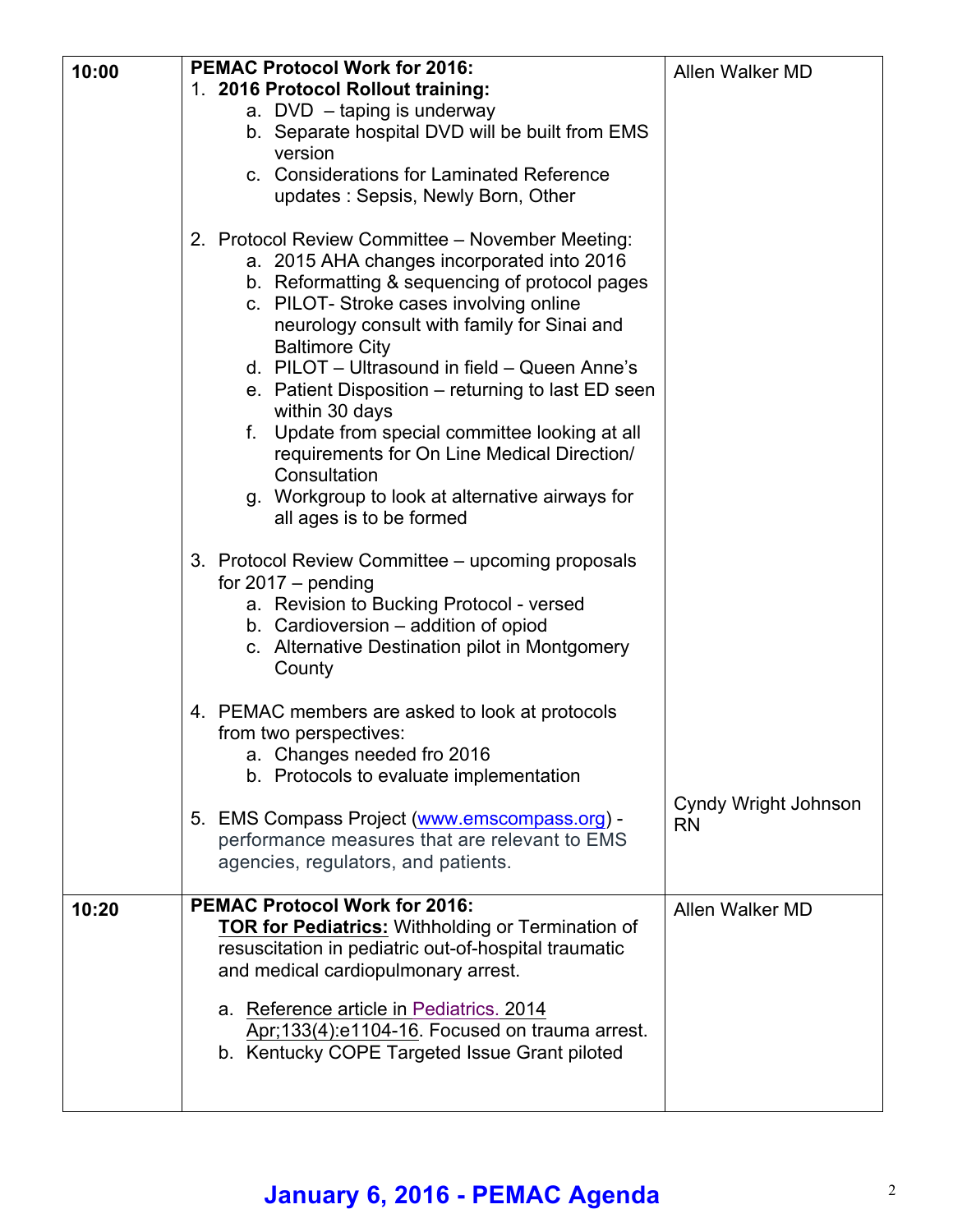| 11:00 | <b>Family Centered Care Sub Committee</b>                                                                                                                                                                                                 | Mary Ellen Wilson RN |
|-------|-------------------------------------------------------------------------------------------------------------------------------------------------------------------------------------------------------------------------------------------|----------------------|
|       | 1. EMSC National FAN scheduled for January 28,                                                                                                                                                                                            |                      |
|       | 2016<br>2. Panda Bear Mascot program for outreach to<br>children and families -FAN Panda                                                                                                                                                  |                      |
|       | 3. Right Care Awards (& Star of Life Awards) 2016<br>Nomination forms is LIVE (www.miemss.org)<br>7/1/2015                                                                                                                                |                      |
|       | 4. 2016 Project (NEW): Curriculum for families to<br>become "Emergency Ready"<br>a. FAN Council meeting – Saturday in February<br>b. FAN pilot Emergency Ready training - April<br>13 <sup>th</sup> of 14 <sup>th</sup> in Carroll County |                      |
|       | 5. Distant Future plans - Capturing stories of Right<br>Care at conferences/ schools                                                                                                                                                      |                      |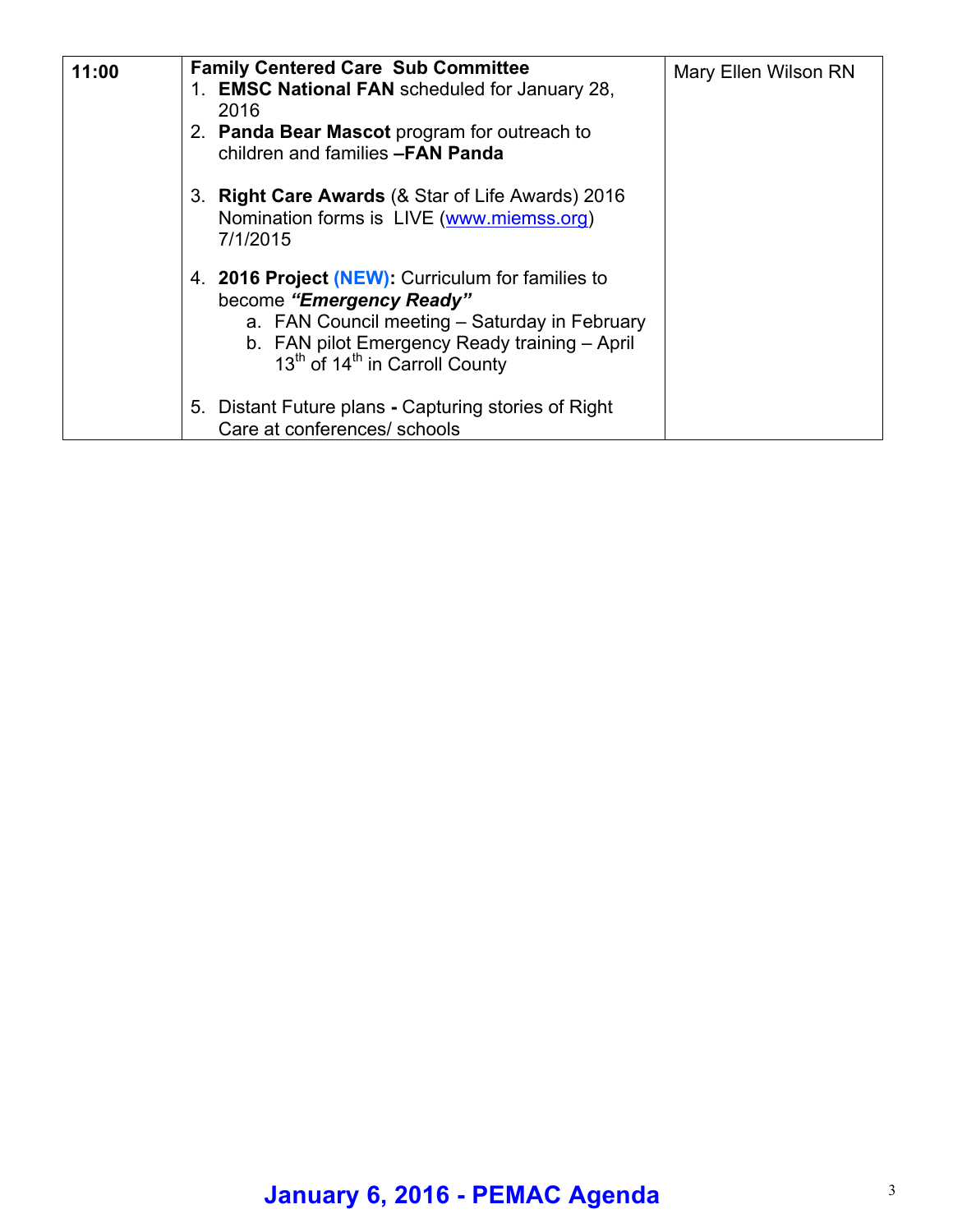| 11:15 | <b>Maryland Organizations &amp; Committees</b><br><b>AAP Updates</b><br>$\triangleright$ <b>AAP NEC</b> was in Washington DC last week -<br>updates on session attended are welcome<br>$\triangleright$ Maryland update - COPEM & COVIPP<br>$\triangleright$ National update - COPEM                                                                       | Jen Anders MD<br>Cyndy Wright Johnson<br><b>RN</b>                                                                                              |
|-------|------------------------------------------------------------------------------------------------------------------------------------------------------------------------------------------------------------------------------------------------------------------------------------------------------------------------------------------------------------|-------------------------------------------------------------------------------------------------------------------------------------------------|
|       | ACEP Updates - new website & management<br>www.mdacep.org<br>$\triangleright$ Maryland update - EMS Committee<br>> Maryland's NEW - Pediatric Committee                                                                                                                                                                                                    | Kathy Brown MD                                                                                                                                  |
|       | <b>ENA Updates - www.mdena.org (NEW website live)</b><br>$\triangleright$ State report<br>$\triangleright$ Local updates<br>> Maryland ENA Regional Conferences<br>> CPEN Review Courses - future                                                                                                                                                          | Barbara Ayd RN                                                                                                                                  |
|       | <b>SCHOOL HEALTH Updates</b><br>$\triangleright$ School Health committee(s) update<br>> School Emergency Health Guidelines 2nd edition<br>document completed & to be distributed early 2016                                                                                                                                                                | Laurel Moody RN                                                                                                                                 |
|       | <b>Critical Care Updates</b><br>$\triangleright$ AACN<br>$\triangleright$ AAP<br><b>Commercial Ambulance Service Advisory</b><br>Committee (CASAC @ MIEMSS)<br>$\triangleright$ SCT subcommittee – workgroup on protocols<br>$\triangleright$ Neonatal subcommittee – work concluded for now<br>$\triangleright$ Summer Training course – planning started | Liz Berg RN<br><b>Charlotte Glicksman</b><br><b>MD/ Jason Custer MD</b><br><b>Charles Boone</b><br><b>NREMTP</b><br><b>Jill Dannenfelser RN</b> |
|       | Jurisdictional Affairs Committee (JAC @ MIEMSS)<br>$\triangleright$ BLS<br>$\triangleright$ ALS<br><b>Instructors</b><br>≻                                                                                                                                                                                                                                 | Vacant<br><b>Judy Micheliche NRP</b><br>Paul Massarelli NRP                                                                                     |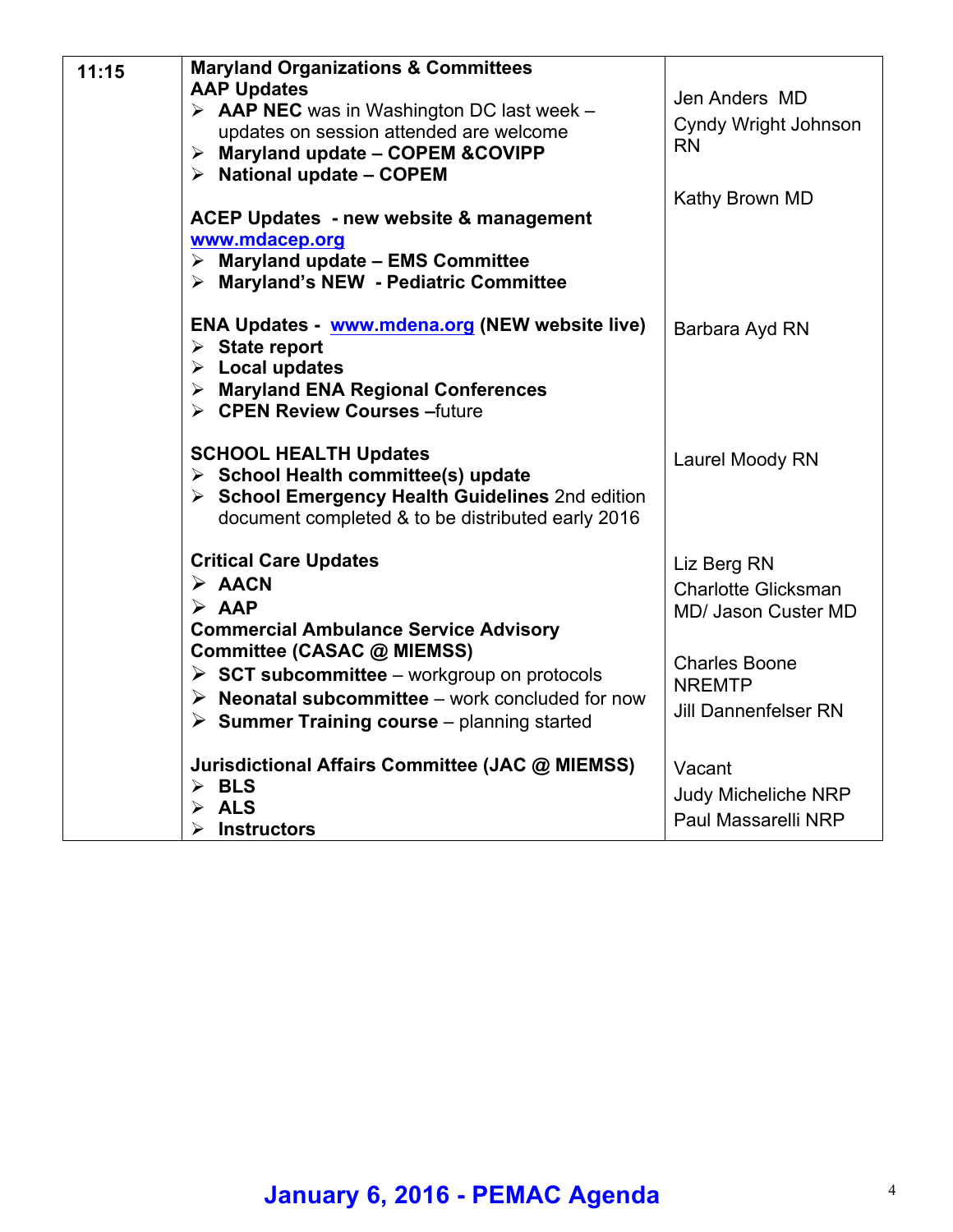| 11:30         | <b>Research and EVBG update</b>                                  | Cyndy Wright Johnson              |
|---------------|------------------------------------------------------------------|-----------------------------------|
|               | 1. Research Forum - November 2015 feedback                       | for                               |
|               | and planning for 2016                                            | Jen Anders MD                     |
|               |                                                                  |                                   |
|               | 2. Maryland Pediatric DART - Data Analysis &                     |                                   |
|               | <b>Research Team projects 2015 overview</b>                      |                                   |
|               |                                                                  |                                   |
|               | 3. January updates will include:                                 | Kathy Brown MD                    |
|               | a. Pain Protocol re-analsyis                                     |                                   |
|               | b. WB-CARN EMS partner in Prince George's                        |                                   |
|               | County                                                           |                                   |
|               |                                                                  | Investigators                     |
|               | 4. EMSC TI Grant updates                                         | Committee                         |
|               | 5. Other projects                                                |                                   |
| 11:30         | Update on EMSC Performance Measures -                            | Cyndy Wright Johnson              |
| Written       | <b>EMSC PM 73 - Ambulance Equipment</b>                          | <b>RN</b>                         |
| <b>Report</b> | 1) VAIP 2014 – posted on line and in effect.                     |                                   |
|               | 2) Work Group on Minimum Equipment standards                     |                                   |
|               | for all ground vehicles FINAL DRAFT submitted to                 | Lisa Chervon MS NRP               |
|               | SEMSAC & EMS Board for information. Working on                   |                                   |
|               | the process for inspections.                                     | Allen Walker MD                   |
|               |                                                                  |                                   |
|               | <b>EMSC PM 74 - Pediatric ED Categorization</b>                  |                                   |
|               | 1) Regional EMSC Atlantic 10 states continue to                  |                                   |
|               | work on proposals for three / four levels. National              | Cyndy Wright Johnson<br><b>RN</b> |
|               | Resource Center may be working with a few                        |                                   |
|               | states on one level only option to meet the                      |                                   |
|               | federal 25% of hospitals goal by 2017.                           |                                   |
|               | 2) Pediatric Education for hospitals:                            |                                   |
|               | a. See ENPC and APLS discussion above                            |                                   |
|               | b. 2017-2020 grant proposal ideas:                               |                                   |
|               | i. APLS Core one day hybrid                                      |                                   |
|               | ii. APLS Con't - Simulation Cases                                |                                   |
|               | iii. Webinars - interdisciplinary                                |                                   |
|               | c. FEMA Pediatric Disaster MGT 439 course - joint                |                                   |
|               | course with DC EMSC in Fall 2016                                 |                                   |
|               | <b>EMSC PM 76 &amp; 77:</b>                                      |                                   |
|               | 1. Pediatric Base Station Courses: 2016                          |                                   |
|               | <b>Proposed</b>                                                  |                                   |
|               | $\triangleright$ March 10, 2016 – Howard County (Thursday AM)    |                                   |
|               | $\triangleright$ September 8, 2016 – Howard County (Thursday AM) |                                   |
|               | $\triangleright$ Potential for January or August courses – to be |                                   |
|               | determined by need.                                              |                                   |
|               |                                                                  |                                   |
|               | EMSC PM 78 – Conferences for 2015 and APLS –                     |                                   |
|               | see discussion under Educational report above                    |                                   |

# **January 6, 2016 - PEMAC Agenda** <sup>5</sup>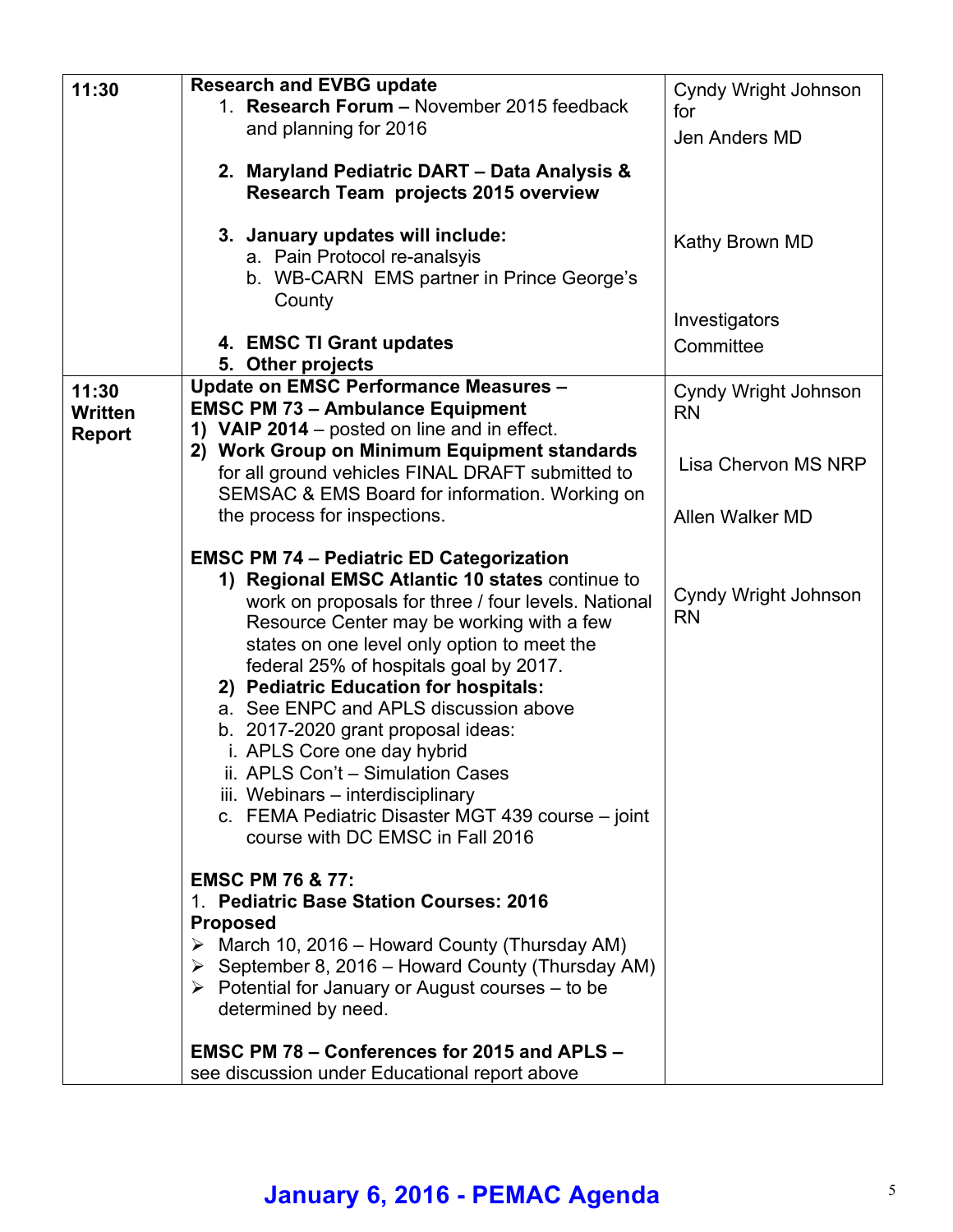| 11:30<br><b>Written</b><br><b>Handouts</b> | <b>Injury Prevention Sub Committee &amp; Updates</b><br><b>Please see Summaries from:</b><br>1. EMSC: CPS & OP Healthcare Project (SHA)<br>Tween Passenger Safety project please contact<br>Susanne Ogaitis-Jones @ cps@miemss.org for<br>materials and information                                          | Susanne Ogaitis Jones<br><b>MPH</b> |
|--------------------------------------------|--------------------------------------------------------------------------------------------------------------------------------------------------------------------------------------------------------------------------------------------------------------------------------------------------------------|-------------------------------------|
|                                            | 2. Safe Kids<br>❖ Maryland Safe Kids Meetings 2016 – March &<br>September meetings following PEMAC<br>❖ Sports Safety messaging / online resources have<br>been updated with J&J grant<br>❖ Safe Routes Safe Kids Global petition -<br>signatures are still being requested at<br>www.savekidslives2015.org/ | Cyndy Wright Johnson<br><b>RN</b>   |
|                                            | 3. Maryland Risk Watch/MSFA-please see handout<br>online. Planning for 2016 MSFA Convention in June<br>will start 11/8/2015 at the MSFA meeting - email<br>ideas to FAN@miemss.org.                                                                                                                          | Cyndy Wright Johnson<br><b>RN</b>   |
|                                            | 4. September 2015 - MidAtlantic Life Safety<br><b>Conference</b> – went well. 2016 planning starts this<br>week.                                                                                                                                                                                             |                                     |
|                                            | 5. ENA: IQSIP – Institute for Quality, Safety and Injury<br>Prevention updates @ ENA national website                                                                                                                                                                                                        |                                     |
|                                            | <b>Maryland American Trauma Society</b> - September<br>6.<br>meeting was hosted by MVA                                                                                                                                                                                                                       |                                     |
|                                            | 7. Partnership for Safer Maryland: see their website<br>for upcoming events                                                                                                                                                                                                                                  | Safermaryland.org                   |
|                                            | <b>Other Projects/ Programs</b><br>8.                                                                                                                                                                                                                                                                        |                                     |
| 11:45                                      | <b>EDUCATION Sub Committee</b>                                                                                                                                                                                                                                                                               | Danielle Joy RN                     |
| <b>Written</b>                             | 1. APLS Courses - February 12 <sup>th</sup> 2016 in Bel Air<br>2. APLS 2016 Course schedule proposed                                                                                                                                                                                                         | <b>NREMTP</b>                       |
| handouts<br>and                            | 3. PEPP $3^{rd}$ – CNHS course experience                                                                                                                                                                                                                                                                    |                                     |
| afternoon                                  | BLS PEPP Schedule to be adapted to 12 hour                                                                                                                                                                                                                                                                   |                                     |
| <b>Forum</b>                               | format or combined 2 day courses                                                                                                                                                                                                                                                                             |                                     |
|                                            | 4. BLS Committee                                                                                                                                                                                                                                                                                             | EL&C<br>EL&C                        |
|                                            | 5. ALS Committee                                                                                                                                                                                                                                                                                             |                                     |
|                                            | 6. 2016 Conference Schedule – please see online                                                                                                                                                                                                                                                              |                                     |
|                                            | Pre-conferences will be Children With Special Health                                                                                                                                                                                                                                                         | Danielle Joy<br>Committee           |
|                                            | <b>Care Needs</b>                                                                                                                                                                                                                                                                                            |                                     |
|                                            | 7. Other Educational opportunities                                                                                                                                                                                                                                                                           |                                     |
| 11:55                                      | <b>Old Business</b>                                                                                                                                                                                                                                                                                          | Committee                           |

## **January 6, 2016 - PEMAC Agenda** <sup>6</sup>